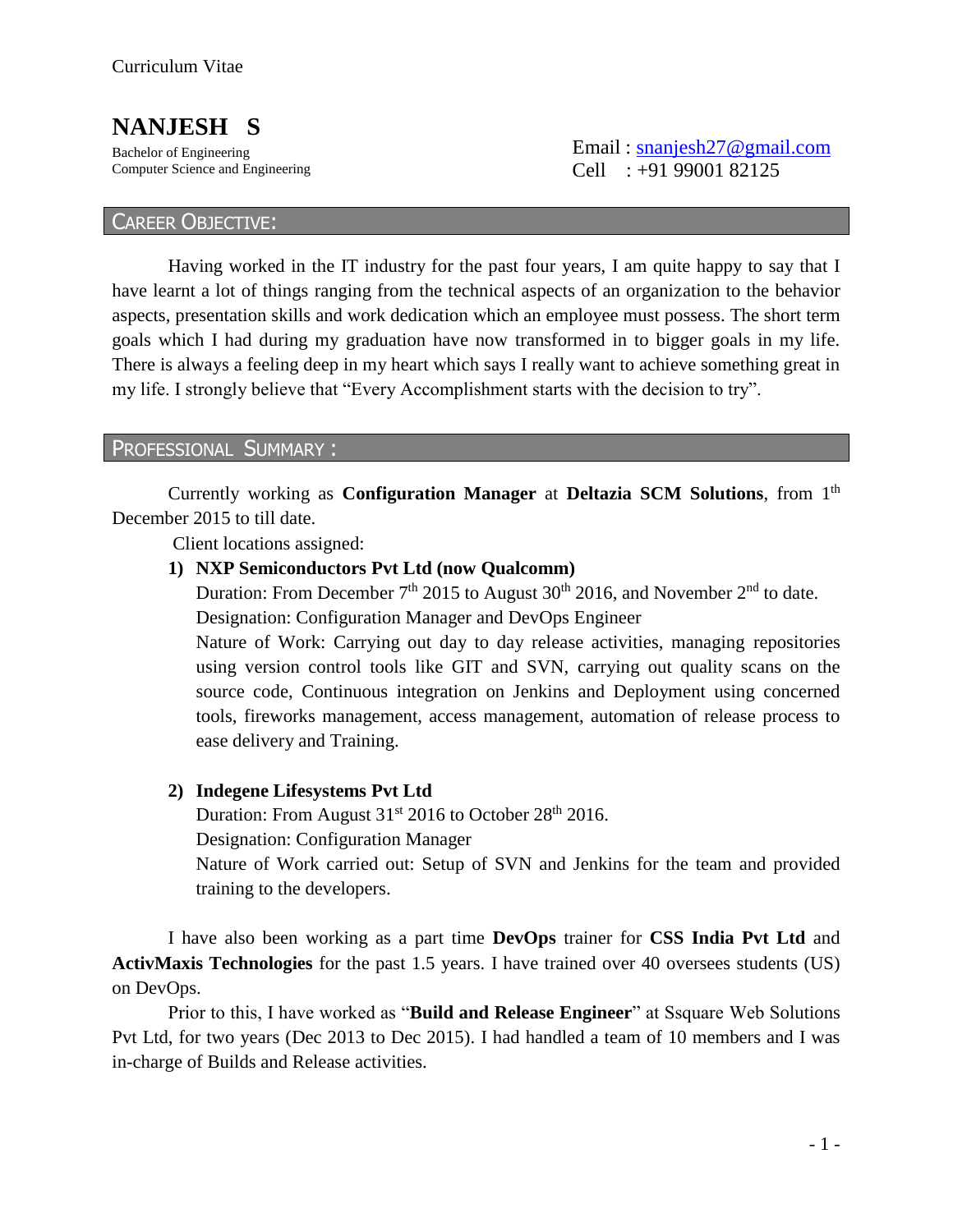## PROFESSIONAL EXPERIENCE (ROLES AND RESPONSIBILITIES):

- Having 4 years of industry experience in Build and Release management.
- Responsible for managing the build system by performing builds and releases as per schedule.
- Responsible for debugging build failures and environment related issues.
- Making patch builds and Load builds.
- Responsible for creating branches, merging and resolving merging related conflicts.
- Automating tasks by writing shell scripts.
- Performed KPI checks, like Lines of Code, Cyclomatic Complexity, Coverity, Checkstyle, Black duck, Protecode, QAC, QMORE and PMI's.
- Experienced in handling situations for releases in multiple branches environment.
- Generate report and send an email to managers about the status of daily builds.
- Creating Continuous Integration of code in Jenkins/ Bamboo.
- Managing the version control tool.
- Documenting the SCM guide and maintaining it.
- Generating weekly KPI reports.
- Familiar with Chef and Puppet.
- Managing build environments on VM's.
- Training the Developers and Testing engineers on Version control tools.
- Managing the fireworks dashboard.
- Creating New Repositories and providing access to individuals- GIT and SVN.
- Making releases on the Git-Hub.
- Continuous deployment of binaries generated from daily build jobs on Jenkins to Shared folder for continuous testing and quality scans.

### TECHNICAL SKILLS:

- Shell scripting, Make
- Version Control Tools: GIT, SVN, GIT-HUB
- Continuous Integration tools: Jenkins
- Continuous Deployment: Jenkins, Chef, puppet and Bamboo
- Cloud Services: Amazon Web Services
	- o EC2, S3, Code commit, Code Deploy, Load Balancer etc.
- KPI's- LOC, CCN, Black duck, Coverity, Checkstyle, Protecode.